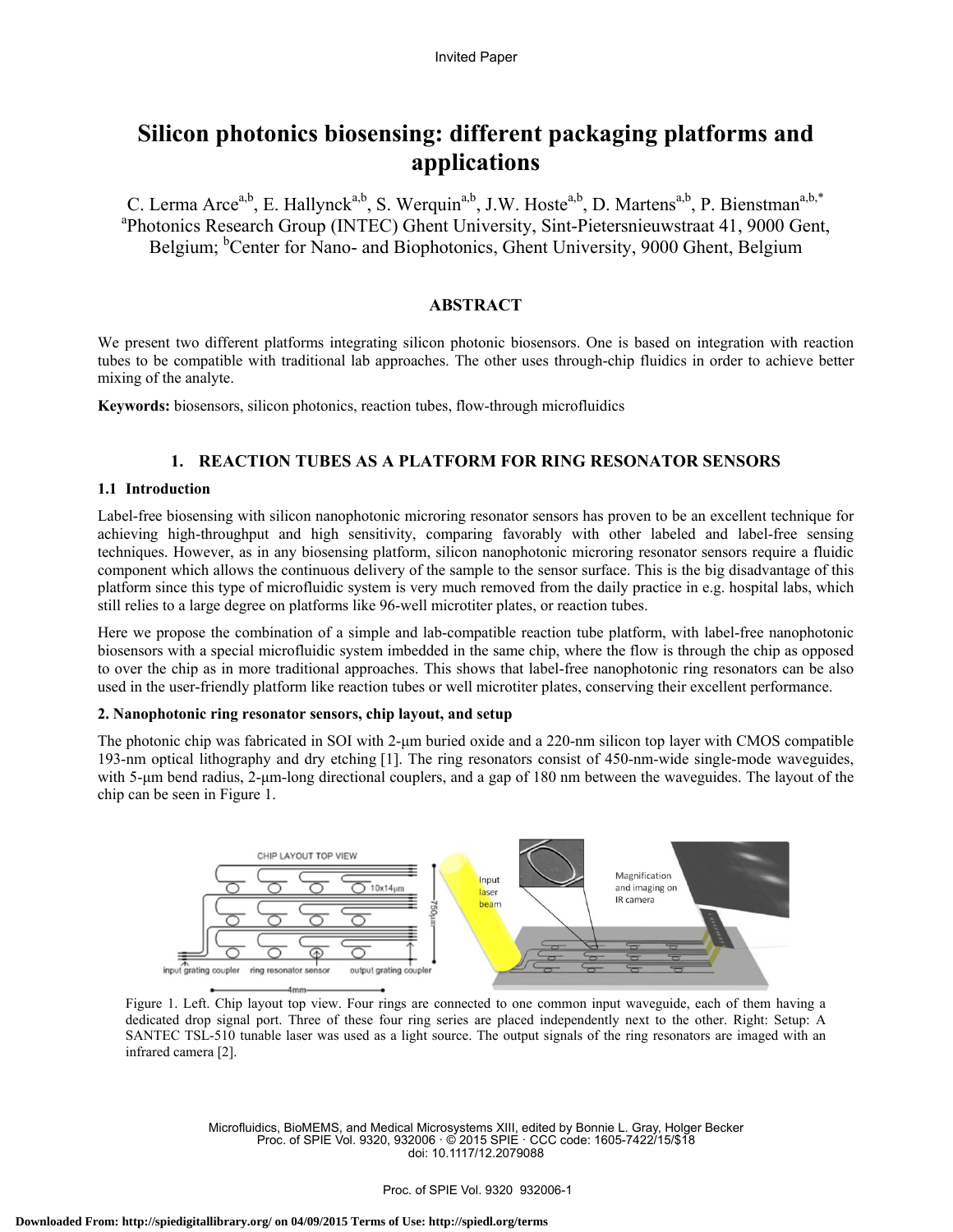Four rings are connected to one common input waveguide, each of them having a dedicated drop signal port. Three of these four ring series are placed independently next to the other. The three input waveguides are simultaneously addressed through vertical grating couplers [3] with a 2-mm-wide collimated beam from a tunable laser source. The output signals of the ring resonators are near-vertically coupled to free space by means of integrated grating couplers and are imaged with an infrared camera.

A TSL-510 tunable laser is used as a light source. The transmitted light is detected by an infrared camera. We have developed software that captures an image for every wavelength step and stores the maximum intensity values within each dedicated area that overlaps with an output grating coupler spot. Post-processing consists of fitting the spectra to their theoretical shape and tracking these resonance peaks over time. This optical setup allows very high alignment tolerances, measures the spectrum of all the ring resonators in parallel, and therefore presents no limitation for highthroughput sensing.

## **3. Embedded microfluidic system**

We propose a microfluidic system embedded in the photonic chip that will be integrated at the bottom of the reaction tube. This microfluidic system consists of certain apertures that perforate the chip from the top to the bottom. The solution inserted in the tube will flow through these openings that work as exit channels, creating a flow, which will accelerate the detection process. Figure 2 shows a schematic of the device with the embedded microfluidic system.



Figure 2. a) Schematic of the device. The silicon-on-insulator chip with the photonic biosensors and the embedded microfluidic system is incorporated at the bottom of a reaction tube. b) The solution inserted in the tube will flow through these openings that work as exit channels, creating a flow, which will accelerate the detection process. c) Layout of the chip. The array of ring resonators sensors is accompanied by an array of perforations next to them.

A Duetto laser source (Time-Bandwidth) was used to perform the perforations of the silicon-on-insulator chip by means of laser ablation.

#### **4. Experiments and results**

The photonic chip with the array of sensors and the embedded microfluidic system described above is incorporated to the bottom of the reaction tube, once its original bottom is mechanically removed. The attachment of the chip to the bottom of the tube is done permanently using UV curable glue which allows us to align precisely the array of sensors in the center of the reaction tube.

To perform the experiments, the device was fixed on a tiny chuck by means of vacuum. This chuck also has a connection to a pump, where pressure can be applied positively or negatively, pushing or sucking any gas of fluid applied in a specific area of this chuck. When the fluid under analysis will be inserted in the tube, this will be in contact with the sensors, and flow out through the holes and be sucked or pushed up again by the pump. Figure 6a shows the device fixed on this chuck.

A new aspect with respect to our previous work [2] is that now, we have the possibility of coupling light in and out from the bottom of the chip, i.e. through the silicon substrate. (Figure 6b) Silicon is considered practically transparent for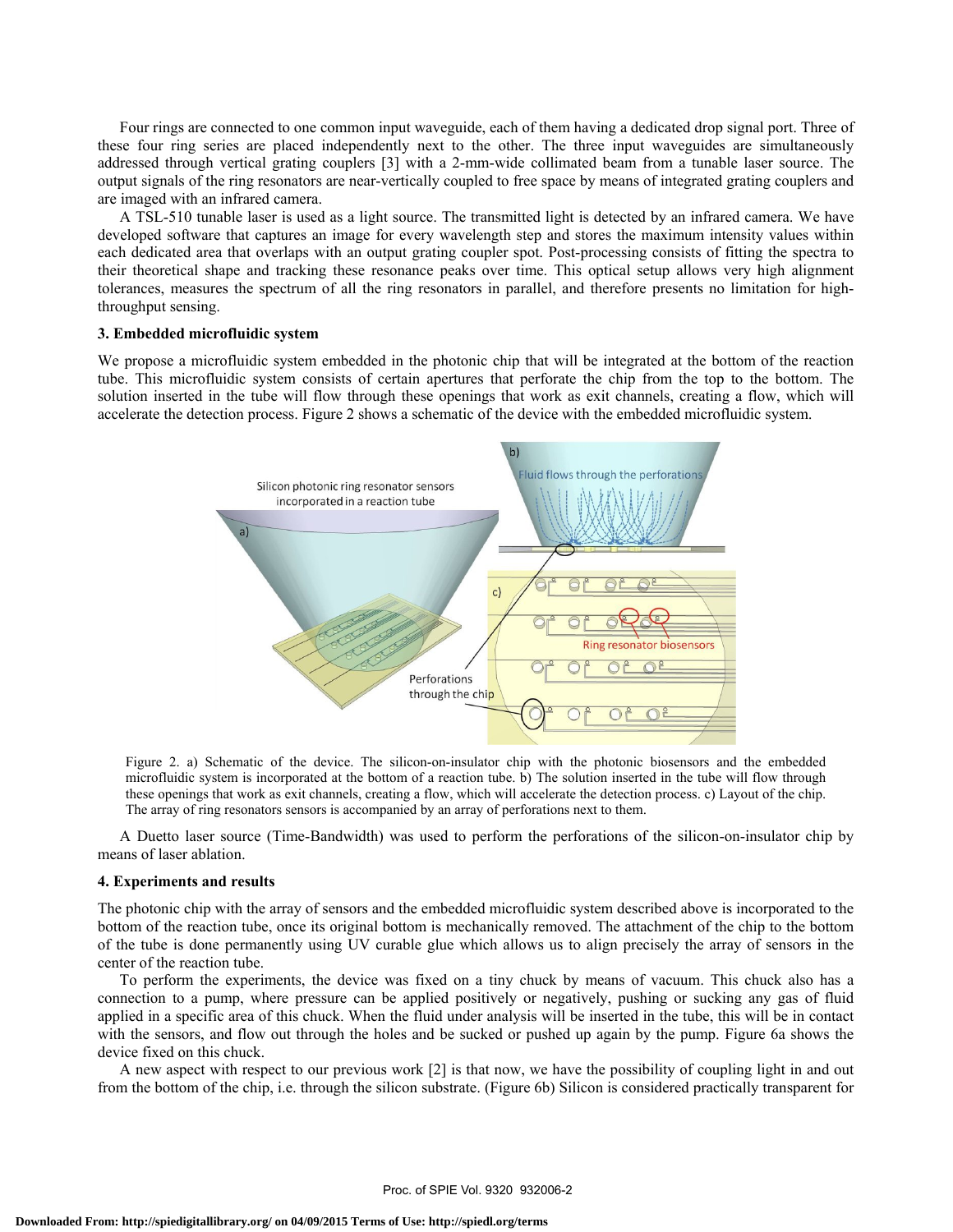the wavelength used (1.55 μm), however a few simple processing steps need to be done in advance to facilitate the alignment and detection of light.



Figure 3. a) Device mounted on the chuck with a connection to vacuum and to a pump, where pressure can be applied in order to suck or push the fluid on the chip surface. b) The device is fixed to the chuck with vacuum. The measurements are performed from the bottom of the chip, i.e. light is coupled in and out through the chip substrate.

As a proof-of-principle to show the capabilities of the combined device, we measured the different steps for an assay where the well-known high-affinity couple biotin-streptavidin was bound. The measurements were performed as follows: Small volumes of different solutions were manually pipetted in the tube, and they were sucked out through the perforations of the bottom of the tube while being measured. The experiment consists of three different steps: silanization of the surface with aminosilane 3-Aminopropyl)triethoxysilane (APTES), immobilization of biotin and binding of streptavidin. Figure 8 shows three different graphs corresponding to each one of the steps of the assay. They show the evolution in time of the resonance wavelength shift of the ring resonators during the measurements with different solutions. Each color corresponds to one sensor.



Figure 4. Three different steps of the bioassay were measured. From left to right. a) Silanization of the surface with APTES: ethanol-APTES- ethanol b) inmobilization of the biotin: PBS- biotin- PBS. c) binding of streptavidin to biotin: PBSstreptavidin- PBS

The association and disassociation of APTES in the sensor is easily quantifiable in Figure 8 Left. Figure 8 Center shows the binding of biotin after flowing 3mg/ml solution of biotin in PBS and its disassociation when it is rinsed with PBS. A shift of 30pm is measured when streptavidin (0.1mg/ml in PBS) is flowed through the chip proving the binding of this to the biotin.

# **2. DIGITAL MICROFLUIDICS WITH PRESSURE-BASED ACTUATION**

#### **2.1 Introduction**

In this section we will focus on a different form factor to integrate sensors, using droplets without any microfluidic channel: consider a droplet of analyte on a biosensor with holes where we want the target molecules to bind at the walls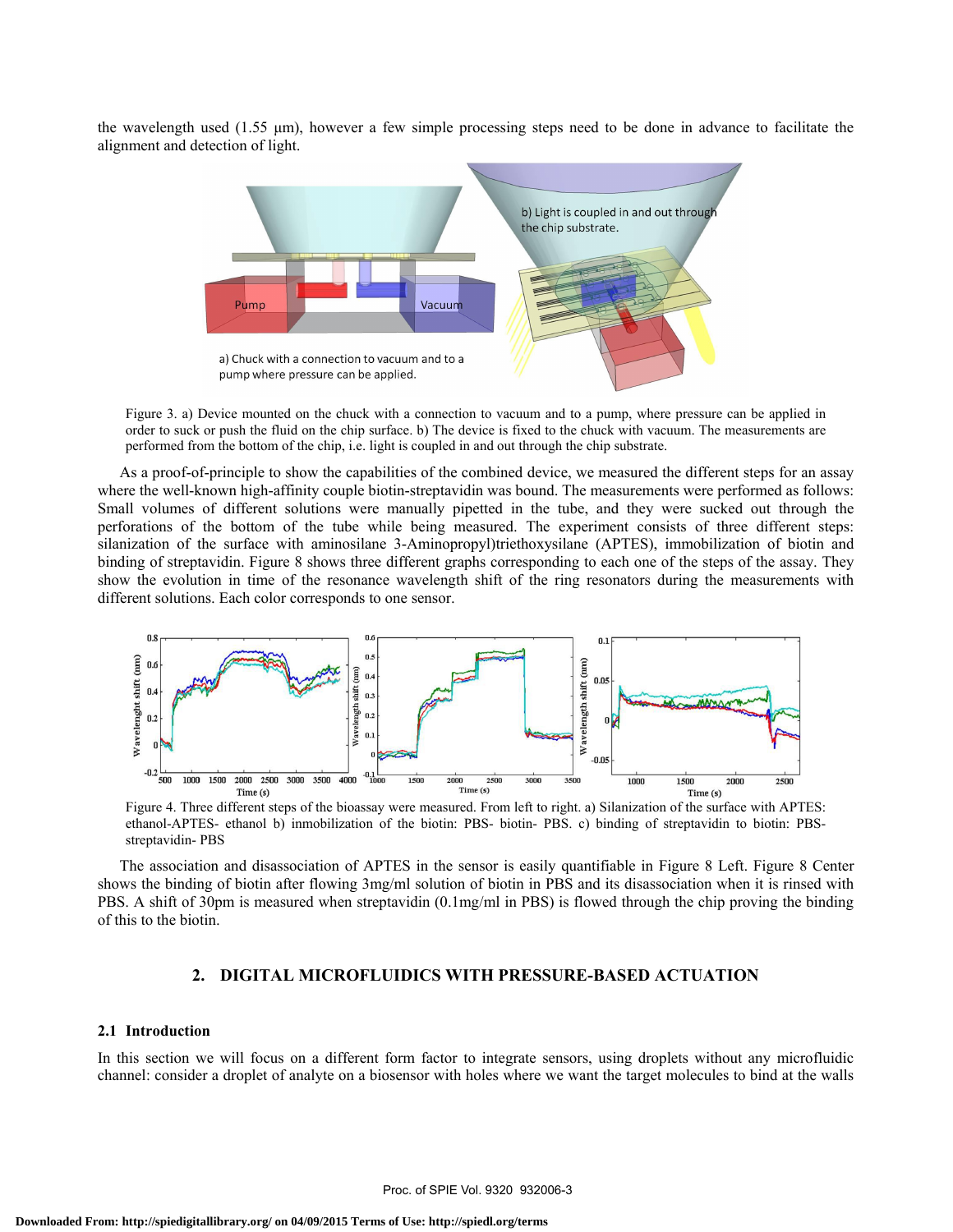of the holes (see Figure 5). Gravity will not be able to sustain a flow by itself since it is counteracted by surface tension of the liquid. However, it is possible to initiate a flow by creating a pressure gradient over the droplet: creating an underpressure at the bottom of the droplet will cause the analyte containing the target molecules to be sucked through the openings. The target molecules will be brought in close contact with the receptor molecules with which they can bind. If we remove the pressure gradient, the droplet will be hanging on the other side of the membrane (i.e. the bottom). Since not all target molecules will have bonded to receptor molecules yet, we can push the droplet back through the openings by applying an overpressure at the bottom. The target molecules again pass closely to the receptor molecules and have a good chance at binding. If we stop the pressure gradient after a certain time, the droplet will be on top of the membrane once again. We can repeat this cycle several times to ensure most biomolecules have bonded in the membrane holes after some time. There is no need to encapsulate the sensor in a flow cell, saving on packaging costs and improving reliability (due to the high pressures involved in microfluidics, some flow cells tend to leak after some time).



Figure 5. By applying underpressure at the bottom of the liquid droplet, the biomolecules are transported through the sensor membrane. The droplet can be pushed back by applying overpressure. This cycle can be repeated several times to ensure most biomolecules have bonded in the membrane holes.

## **2.2 Fabrication**

Some of the requirements for a commercially viable biosensor is that it is low cost and capable of being produced in high volumes. A good candidate that is capable of delivering these requirements is Silicon-on-Insulator (SOI) in combination with Deep Ultraviolet (Deep UV) lithography. However, since we want to obtain thin membranes, we have to locally remove the substrate and buried oxide layer from the devices received from ePIXfab. For etching the silicon substrate we have opted for the commonly used wet anisotropic etch through KOH; for the silicon dioxide we used vapour HF etch since wet HF etch could cause stiction between the waveguides.

Since the standard substrate thickness of a SOI die is 725 micron, we opted to mechanically thin down the substrate first to 250 micron; otherwise, the hard mask material for the KOH etching process might not last long enough but more importantly, the initial window size at the substrate size would need to be much larger (due to the anisotropic nature of the etching process). This implies that the density of several sensors on one chip (e.g. for multiplexing capabilities) has to be low since two windows in the hard mask cannot overlap. After thinning of the samples, we deposit 400 nm SiO2 using plasma enhanced chemical vapour deposition (PECVD) at both sides and after that, 400 nm of PECVD silicon nitride. The layer stack at the device side acts as a protective layer for the light-guiding silicon structures in the 220-nmthin silicon top layer while the layer stack at the bottom acts as a hard mask. After lithography using backside alignment (i.e. alignment markers at the device side are used to pattern the substrate side), the hard mask is locally etched using reactive ion etching (RIE). Since PECVD deposited materials generally have a non-negligible pinhole density which could allow the KOH to damage our silicon structures, we require an extra protective coating at the device side. For this we use the commercially available ProTEK B3 which is designed to withstand KOH. With the layer stack finished, we put the sample in 20% KOH for 3 hours, where buried silicon dioxide acts as an etch stop layer. After removal of the ProTEK layer and cleaning of the sample, we perform vapour HF etching. The device side is here protected since it is electrostatically clamped to the chuck of the vapour HF tool.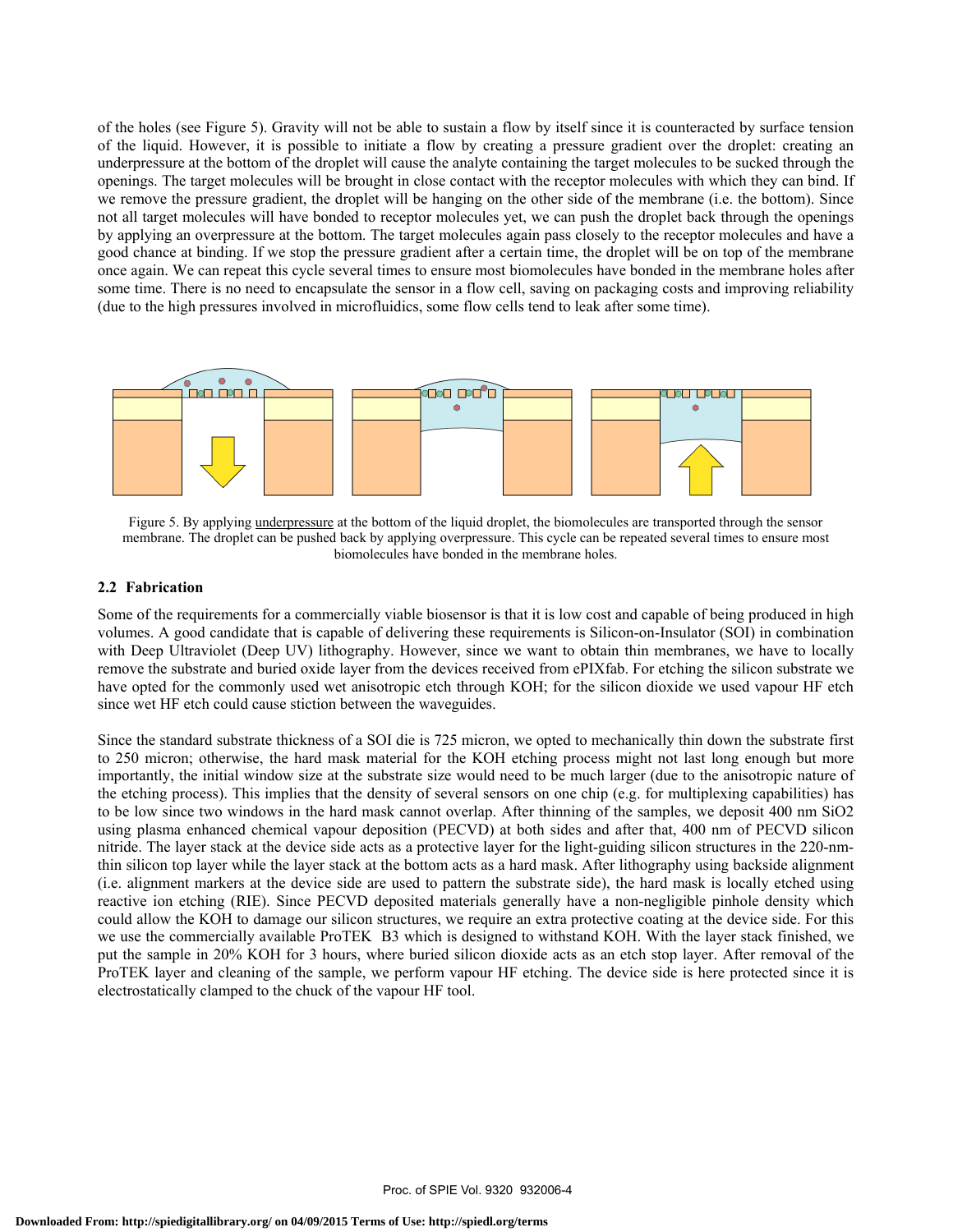## **2.3 Measurements**

To characterise the above device, we measure the shift of a spectral feature when a 5 ul droplet containing 1.25 mg/ml bovine serum albumine (BSA) is added to a 5 ul droplet of phosphate buffered saline (PBS) at pH 8. This experiment is straightforward since no receptor molecules need to be applied to our sensor because BSA binds directly to silicon. Before starting the experiment, we want to ensure that our sensor is in fact hydrophilic. Although this should pose no real problem since the surface is still hydrophilic, we give our sensors a 10-minute oxygen plasma treatment. Not only does this reduce the contact angle to practically 0 degrees (i.e. full wetting), but it also acts as an extra cleaning step to remove organic contaminants.

A measurement is divided into several pump cycles: an underpressure of 10 kPa is applied at the substrate side of the chip for 10 s. After that, an overpressure of 10 kPa is applied at the substrate side of the chip for the same number of seconds. The pressure is stabilised again (i.e. no pressure gradient) and the wavelength spectrum is measured 10 consecutive times. When this is done, a new pump cycle is started. Note that we do not perform measurements when there is either over- or underpressure. This is because the elasto-optic effect created by this pressure gradient would cause an additional shift of the spectral features which has to be decoupled from the biomeasurements.

Figure 6 shows the wavelength shift of a spectral dip at 1530 nm in function of time for the same biosensor in two situations (the sensor is reused after being cleaned using a Piranha solution): the dashed curve shows a measurement where the BSA droplet is introduced right before a new pump cycle starts and the solid curve shows a measurement where the BSA droplet is applied after pumping but before the wavelength measurements start, i.e. no subsequent pumping is performed to help the BSA reach the sensor. In both situations, before the BSA droplet is applied at  $t=210s$ , a pure PBS droplet is already present on the sensor.



Figure 6. When pumping (red, dashed curve) the binding time can be decreased by a factor of 3, compared to no pumping (blue, solid curve). The green curve represents one measurement cycle of 10 data points.

When examining the binding event (i.e. transition from PBS to PBS+BSA), we notice a clear difference in the binding curves of both measurements. In the case where the BSA is applied after the pumping and before the 10 measurements of the current pump cycle, we see a typical binding curve (blue and green, solid curve) that starts off steeply and gradually reaches its peak value. In the other case, where the BSA is introduced and we immediately pump, we do not see this binding curve and immediately go into saturation (red, dashed curve). This is indeed the effect that we wanted to prove: by creating a flow path through the sensor (latter case), binding of the biomolecules occurs quicker than if we would have to wait for diffusion (former case). When quantitatively comparing both configurations, we see that the time it takes